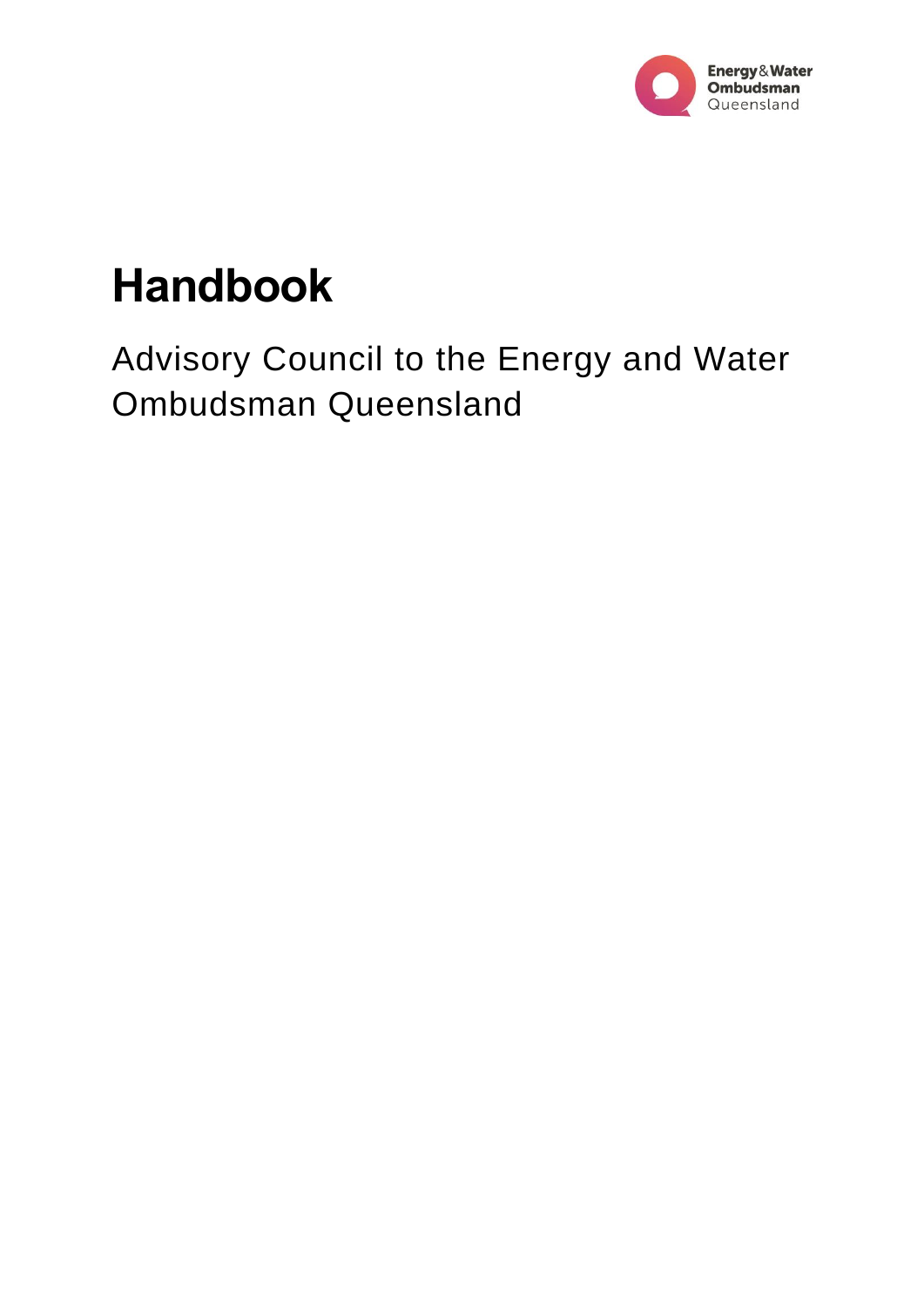# **Contents**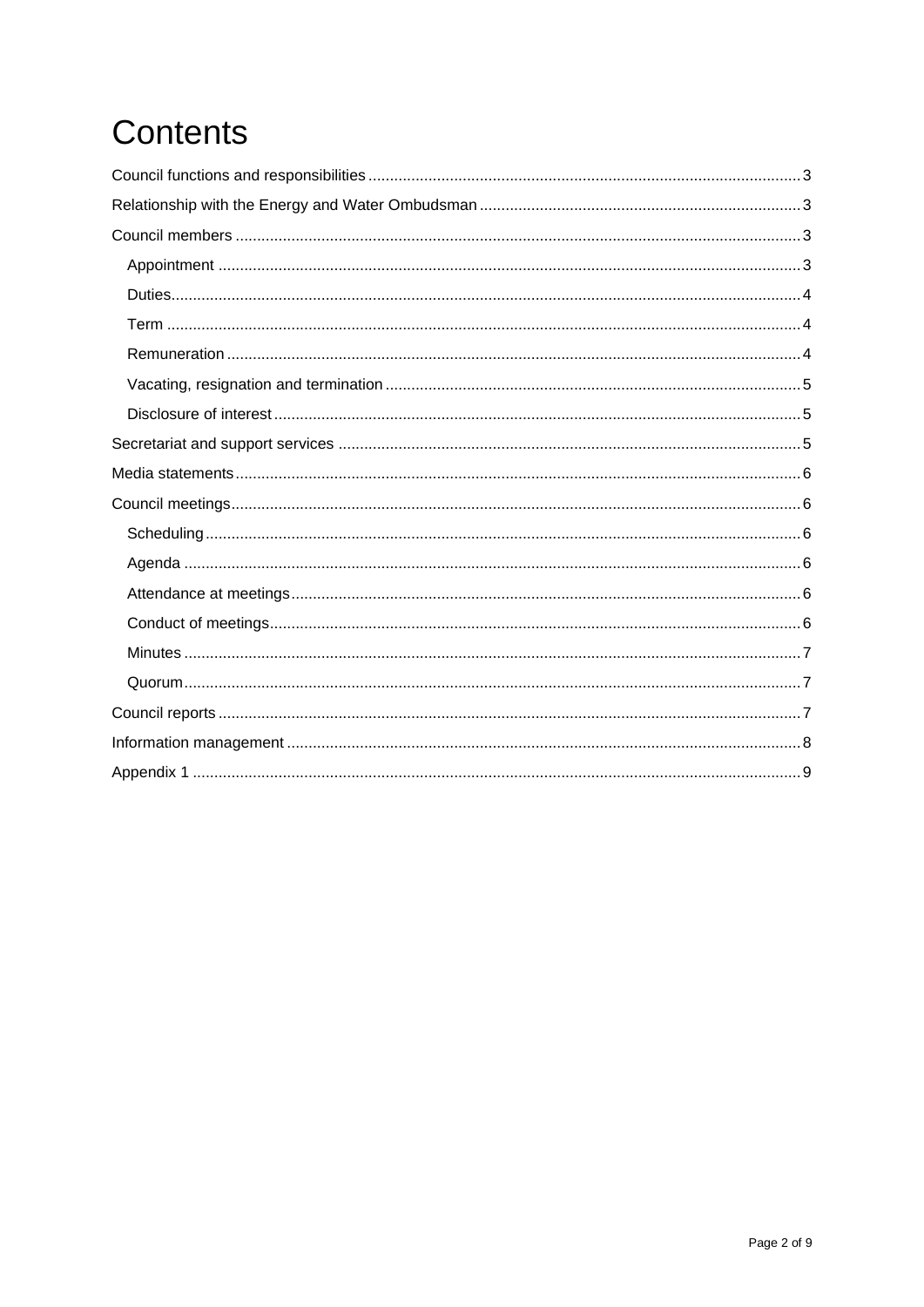## <span id="page-2-0"></span>Council functions and responsibilities

The Advisory Council to the Energy and Water Ombudsman Queensland (the Council) is established through the *[Energy and Water Ombudsman Act 2006](https://www.legislation.qld.gov.au/view/html/inforce/current/act-2006-061)* (EWO Act).

The Council oversees the operation of the external dispute resolution scheme known as the Energy and Water Ombudsman Queensland in accordance with the EWO Act.

See section 49 [of the EWO Act](https://www.legislation.qld.gov.au/view/html/inforce/current/act-2006-061#sec.49) for a full list of the Council's functions.

In fulfilling its functions, the Council:

- provides advice and recommendations, where appropriate, to the Energy and Water Ombudsman (the Ombudsman) about:
	- o the scheme's appropriateness, scope and effectiveness
	- o policies and practices relating to the scheme's administration and conduct
	- o processes to improve how the scheme responds to stakeholder needs
	- o the promotion of the scheme and preparation of the annual report
- receives and considers financial budgets and business plans prepared by the Ombudsman, including guidelines for calculating and structuring user-pays fees (see [section](https://www.legislation.qld.gov.au/view/html/inforce/current/act-2006-061#sec.74) 74 and section [75\)](https://www.legislation.qld.gov.au/view/html/inforce/current/act-2006-061#sec.75)
- makes recommendations to the minister responsible for energy and water, and the Ombudsman, on the scheme's financial budget and business plan.

See Appendix 1 for links to relevant sections of the EWO Act.

## <span id="page-2-1"></span>Relationship with the Energy and Water Ombudsman

The Council's role involves oversight and advice, while the Ombudsman is responsible for the scheme's day-to-day operations.

### <span id="page-2-2"></span>Council members

### <span id="page-2-3"></span>**Appointment**

[Section 50 of the EWO Act](https://www.legislation.qld.gov.au/view/html/inforce/current/act-2006-061#sec.50) outlines the Council's membership.

The Council is made up of one chairperson and at least six other members appointed by the minister. The chairperson is independent of the interests of scheme participants and non-entity parties.

The remaining members comprise equal numbers of:

- industry members—from scheme participants who represent the interests of scheme participants
- consumer members—from groups who represent the interests of non-entity parties.

The chairperson recommends the appointment of:

• industry members after consulting with scheme participants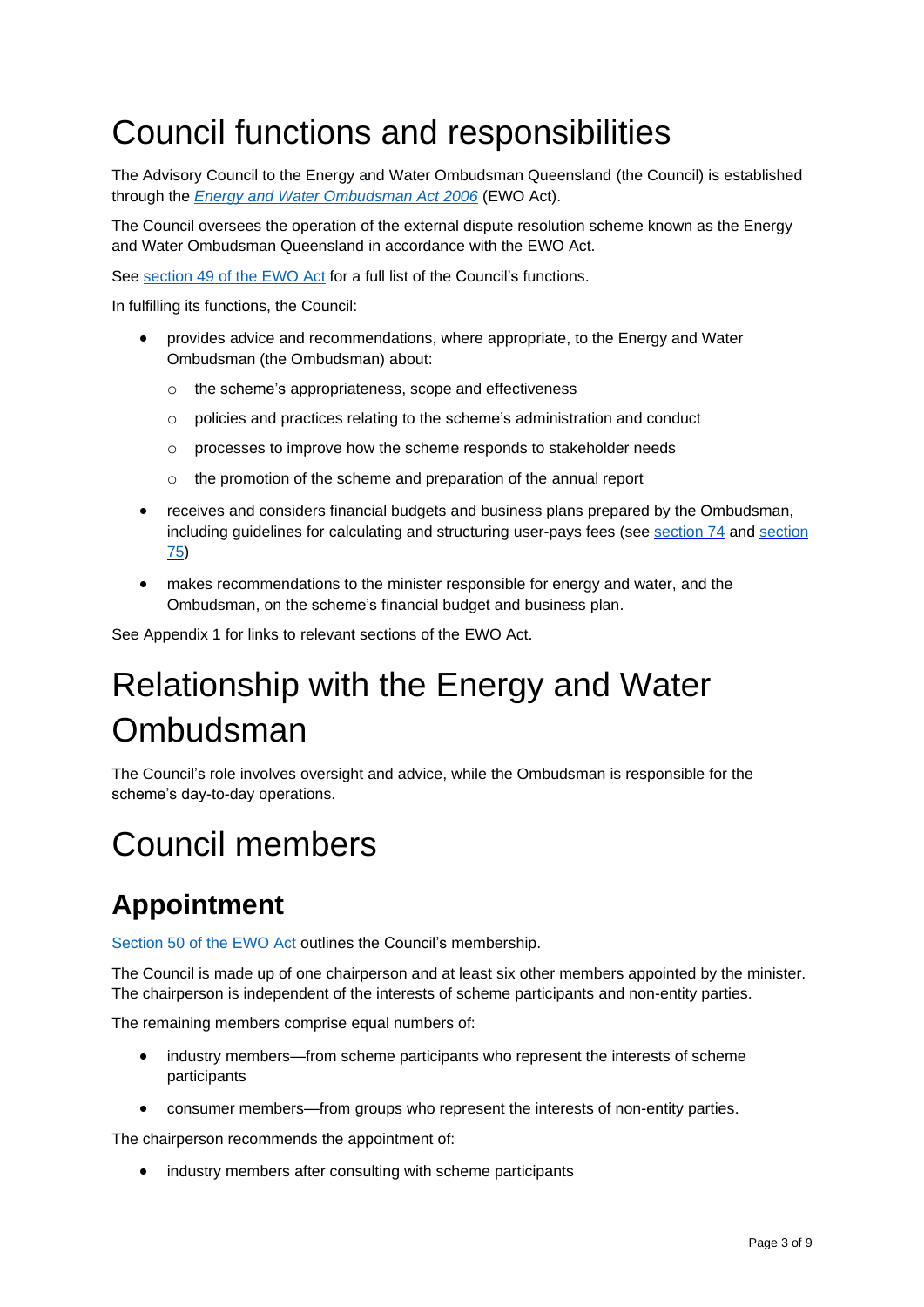• consumer members after consulting with consumer groups and community welfare organisations.

Of the industry members:

- at least two must represent retailers' interests
- at least one must represent distributors' interests
- at least one must represent the interests of scheme participants that are water entities.

#### <span id="page-3-0"></span>**Duties**

Although Council members come from groups that represent industry and consumer interests, they must act in the scheme's best interests when fulfilling Council responsibilities.

They are expected to:

- act honestly and exercise powers for their proper purposes
- avoid conflicts of interest
- act in good faith
- show diligence, care and skill
- maintain their knowledge of energy and water issues, especially those relating to customers
- attend an orientation session on the scheme
- attend and prepare appropriately for Council meetings.

#### <span id="page-3-1"></span>**Term**

The chairperson's term of office is stated in their appointment document, but it must be no more than five years.

They may be reappointed unless the total of the terms would be more than five years.

Council members are appointed for one or two years and are eligible for reappointment.

#### <span id="page-3-2"></span>**Remuneration**

Council members can receive:

- meeting fees approved by the Governor in Council
- reimbursement for reasonable costs they incur in attending Council meetings.

These payments are based on the Queensland Government's guideline: [Remuneration of part-time](https://www.qld.gov.au/__data/assets/pdf_file/0025/39481/remuneration-procedures.pdf)  [chairs and members of government boards, committees and statutory authorities.](https://www.qld.gov.au/__data/assets/pdf_file/0025/39481/remuneration-procedures.pdf)

If a Council member, with chairperson approval, performs a task or assignment that is unrelated to regular Council meetings, they may receive a special assignment fee (approved by the Governor in Council and based on the above remuneration guideline).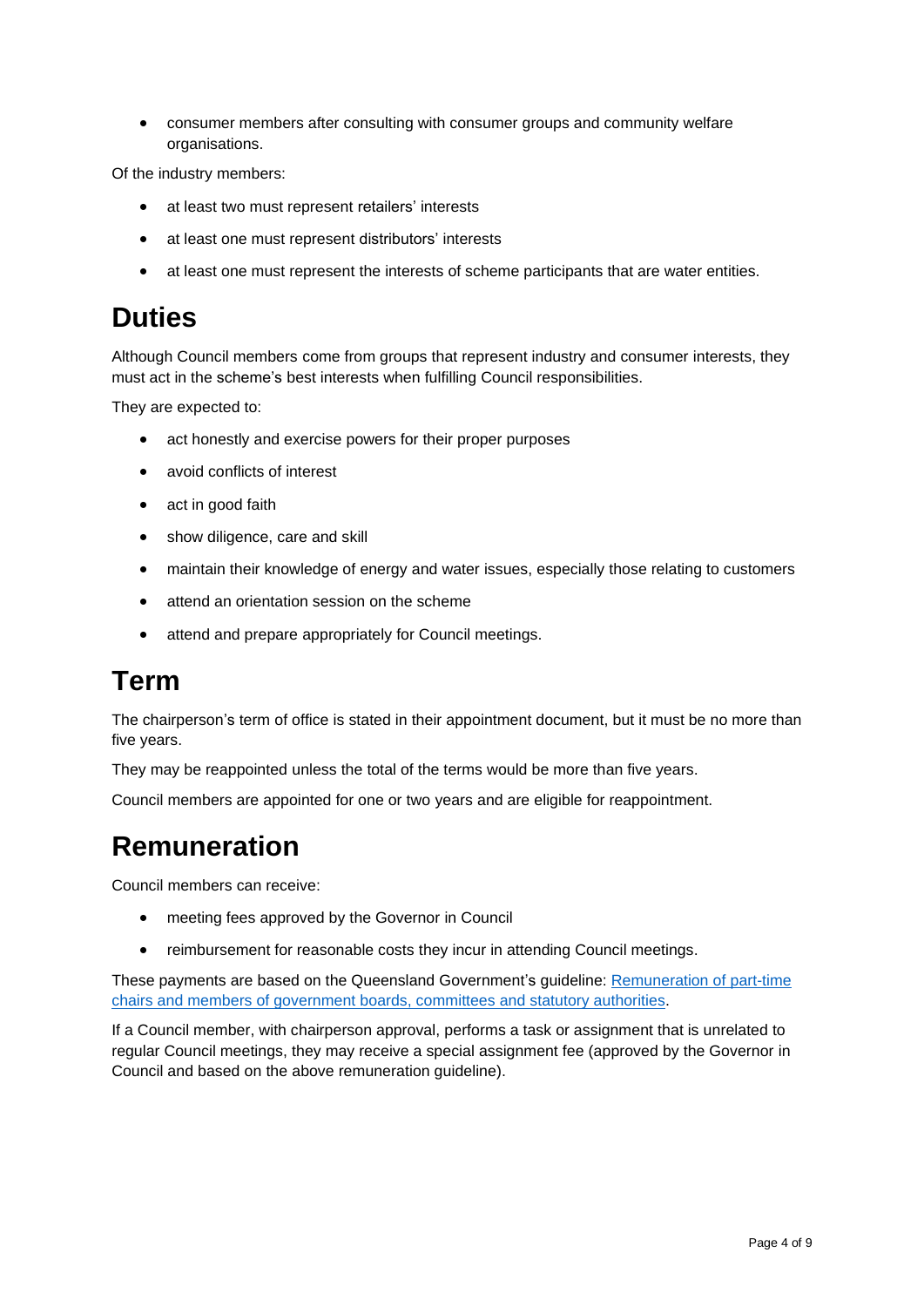### <span id="page-4-0"></span>**Vacating, resignation and termination**

An Advisory Council vacancy occurs if a member:

- dies
- resigns in writing to the minister
- is removed by the minister
- is absent without Council approval or valid excuse from three consecutive Council meetings (which they had been notified about).

If a Council member vacates their position before the end of their term, the minister may appoint someone else to complete the rest of the term.

#### <span id="page-4-1"></span>**Disclosure of interest**

A Council member must tell the chairperson if their participation in a Council decision could:

- give them, or an entity associated with them, a commercial or professional advantage
- be seen as a conflict of interest.

They must also tell the chairperson and minister if they have a personal or commercial interest that will or could conflict with their Council duty.

### <span id="page-4-2"></span>Secretariat and support services

The scheme provides secretariat services to the Council.

The secretariat maintains:

- a register of Council members and their contact details
- a minutes register
- an action item register
- an attendance register
- a correspondence register
- a motor vehicle insurance register.

The secretariat prepares and produces:

- a meeting schedule
- travel and meeting arrangements
- Council document files
- agendas, minutes and related documents
- follow-up action items from the meeting
- Council budgets
- new member papers and orientation.

They also liaise with people who are scheduled to address the Council.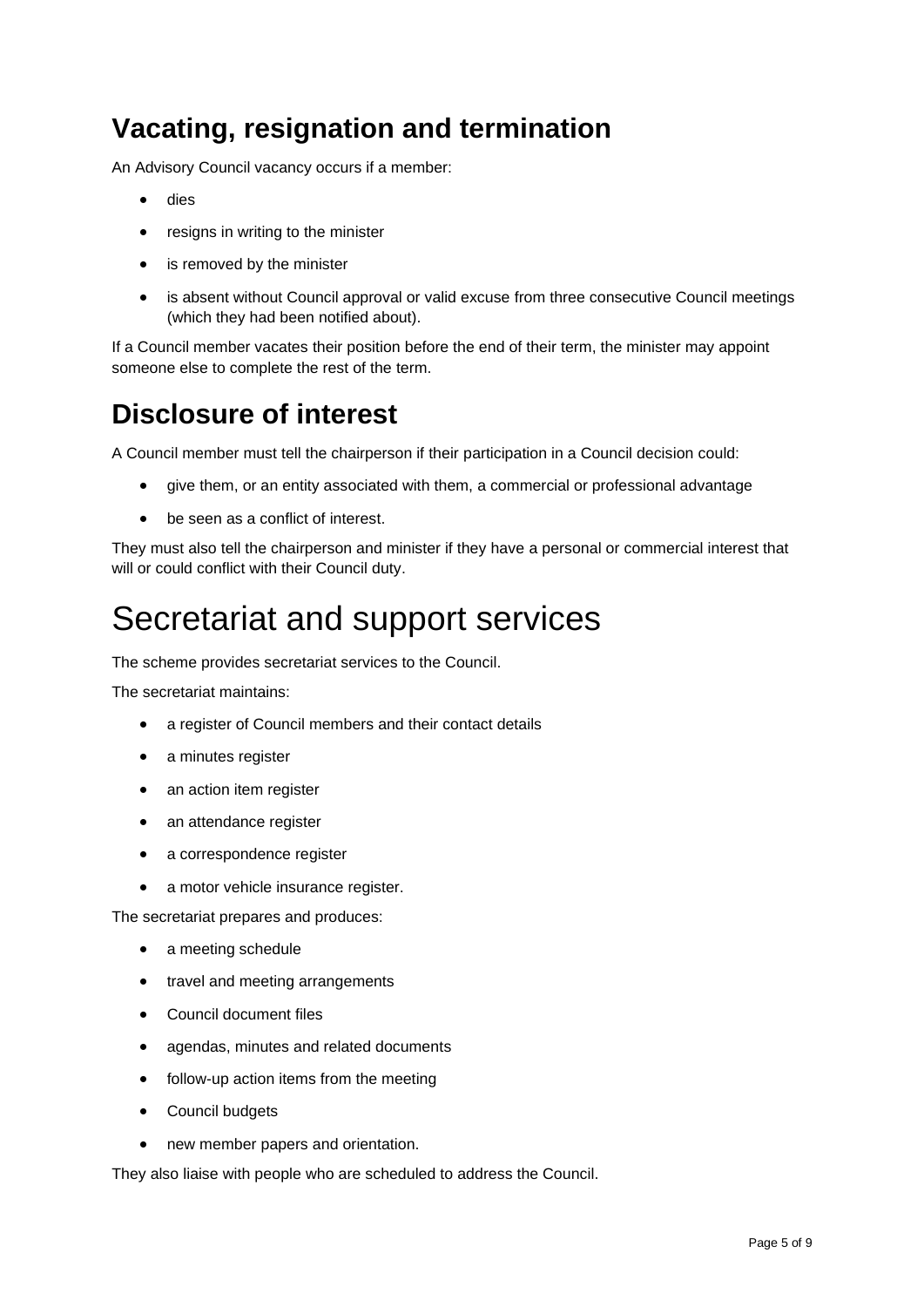## <span id="page-5-0"></span>Media statements

If the Council receives a media request, it must be referred to the chairperson.

Council members don't comment publicly about Council matters or on behalf of the Council.

## <span id="page-5-1"></span>Council meetings

### <span id="page-5-2"></span>**Scheduling**

The Council usually meets every two months, unless otherwise agreed or requested by the chairperson, Ombudsman or minister.

An annual schedule of meetings is agreed at the start of each year, possibly including meetings in regional Queensland.

### <span id="page-5-3"></span>**Agenda**

The chairperson directs the agenda for each meeting.

Approximately three weeks before the meeting, the chairperson asks the secretariat to send a draft agenda to Council members for input.

Once the agenda is settled, the secretariat sends meeting papers to Council members five business days before the meeting.

They also liaise with anyone scheduled to address the Council or attend a Council meeting.

### <span id="page-5-4"></span>**Attendance at meetings**

The Ombudsman attends and presents a report to all regular Council meetings.

The Council may invite other people to attend meetings, where necessary. The chairperson approves any proposed invitees.

Any apologies from Council members for meetings are made to the chairperson.

If a Council member can't attend a Council meeting, they can appoint a proxy for that meeting though for no more than two meetings per year.

The proxy can vote on the member's behalf at a meeting if necessary.

### <span id="page-5-5"></span>**Conduct of meetings**

The chairperson chairs each Council meeting where they are present.

If the chairperson is absent from a meeting, the present Council members elect a member to chair the meeting.

The secretariat takes minutes at the Council meetings. Where appropriate, the minutes include an action statement that identifies the action to be taken and the responsible Council member.

If the person responsible for an action is not a Council member, the chairperson or Ombudsman will advise them after the meeting.

Generally, meetings are informal, and members reach resolutions by consensus.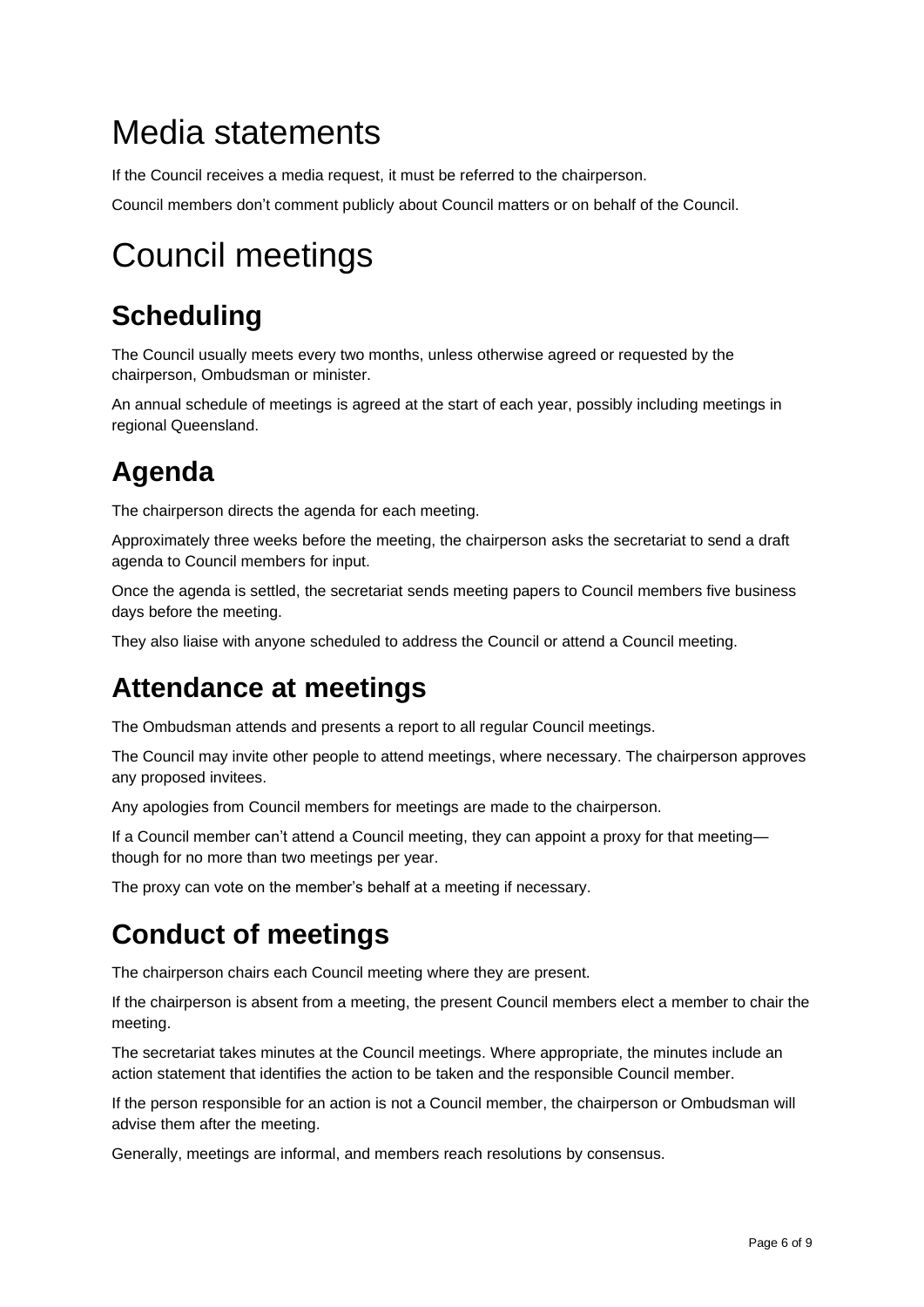A vote is made by majority vote of the Council members who are present at the meeting. If a Council member abstains from voting, it's recorded in the minutes.

The chairperson has a deliberative vote, as well as a casting vote in the case of a tied vote.

#### <span id="page-6-0"></span>**Minutes**

Within five business days of each meeting, the secretariat prepares draft minutes and a list of action items for the chairperson to review.

The chairperson reviews these and works with the secretariat to send them to Council members within 10 business days of the meeting.

The secretariat presents the minutes at the next Council meeting for confirmation as a correct record and then maintains them in a register of minutes.

The action items are reviewed in the 'business arising' part of the meeting.

The chairperson works with the secretariat to draft and send any Council correspondence arising from the meeting.

The secretariat:

- distributes the minutes and current action items to Council members and the Ombudsman
- updates the completed action items list
- files electronic and hard copies of all documents from each meeting
- follows up on action items as appropriate.

Council documents are held for 25 years after the last action in compliance with the:

- *[Public Records Act 2002](https://www.legislation.qld.gov.au/view/html/inforce/current/act-2002-011)*
- [Records governance policy](https://www.qgcio.qld.gov.au/documents/records-governance-policy) (Queensland State Archives).

#### <span id="page-6-1"></span>**Quorum**

A quorum for considering matters at a Council meeting is half the Council members plus one including at least one industry member and one consumer member—unless a majority vote determines otherwise.

If a quorum becomes unavailable during a meeting, the remaining Council members may agree to meet informally at this time to consider remaining issues on the agenda.

Any decisions made at this informal meeting are then approved at the next regular Council meeting.

If the members don't agree to meet informally, the business is deferred to the next regular meeting or a special meeting.

### <span id="page-6-2"></span>Council reports

The chairperson meets with the minister as necessary and at least once every 12 months.

At the end of each financial year, the Council prepares and provides advice to the minister in accordance with [section 49 of the EWO Act.](https://www.legislation.qld.gov.au/view/html/inforce/current/act-2006-061#sec.49) (Also see the 'Council functions and responsibilities' section of this handbook.)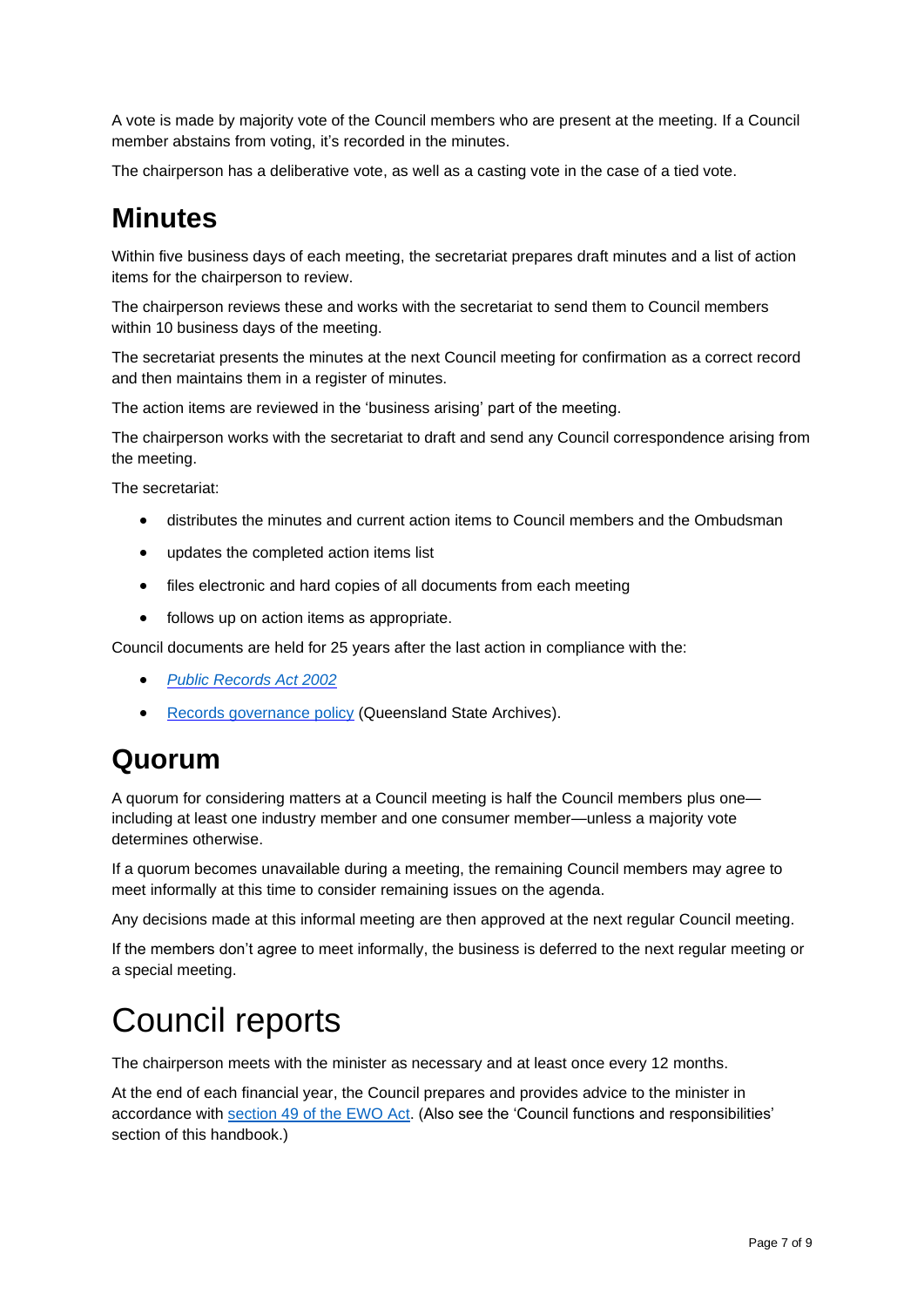## <span id="page-7-0"></span>Information management

The *[Right to Information Act 2009](https://www.legislation.qld.gov.au/view/html/inforce/current/act-2009-013)* (RTI Act) and *[Information Privacy Act 2009](https://www.legislation.qld.gov.au/view/html/inforce/current/act-2009-014)* (IP Act) give the public a right to access information that government holds unless providing this access wouldn't be in the public interest.

The RTI Act applies to all government-appointed, part-time chairs and members of government boards, committees and statutory authorities.

In Queensland, most government boards are established for a public purpose by or under an Act. Therefore, the public has a right to access documents that these boards control or possess.

This applies to the Advisory Council to the Energy and Water Ombudsman Queensland, as it:

- was established under the *[Energy and Water Ombudsman Act 2006](https://www.legislation.qld.gov.au/view/html/inforce/current/act-2006-061)*
- has members appointed by the relevant minister and approved by the Premier.

[Section 14 of the](https://www.legislation.qld.gov.au/view/html/inforce/current/act-2009-013#sec.14) RTI Act states that 'a board, council, committee, subcommittee or other body established by government to help, or to perform functions connected with, an agency is not a separate agency, but is taken to be comprised within the agency'.

Members of the public can apply under the RTI Act for 'documents of any agency', including documents created before the RTI Act commenced.

This refers to documents that any agency possesses or controls, including documents that the agency is entitled to access and an officer of the agency holds in their official capacity, including:

- files, working papers, handwritten notes, meeting minutes, work diaries, post-it notes, computer printouts, maps, films, photographs, tapes, video recordings and electronically recorded data
- drafts and copies of documents
- documents held outside the agency, such as at a government board member's home.

Read more about right to information and information privacy:

- [Department of the Premier and Cabinet's 'Welcome aboard' publication](https://www.premiers.qld.gov.au/publications/categories/policies-and-codes/handbooks/welcome-aboard.aspx)
- [Office of the Information Commission website.](http://www.oic.qld.gov.au/)

Copies of official correspondence are provided to the secretariat for filing.

If the Council is asked to provide information under the RTI Act, members should immediately contact the secretariat, who will contact the appropriate RTI & IP Coordinator.